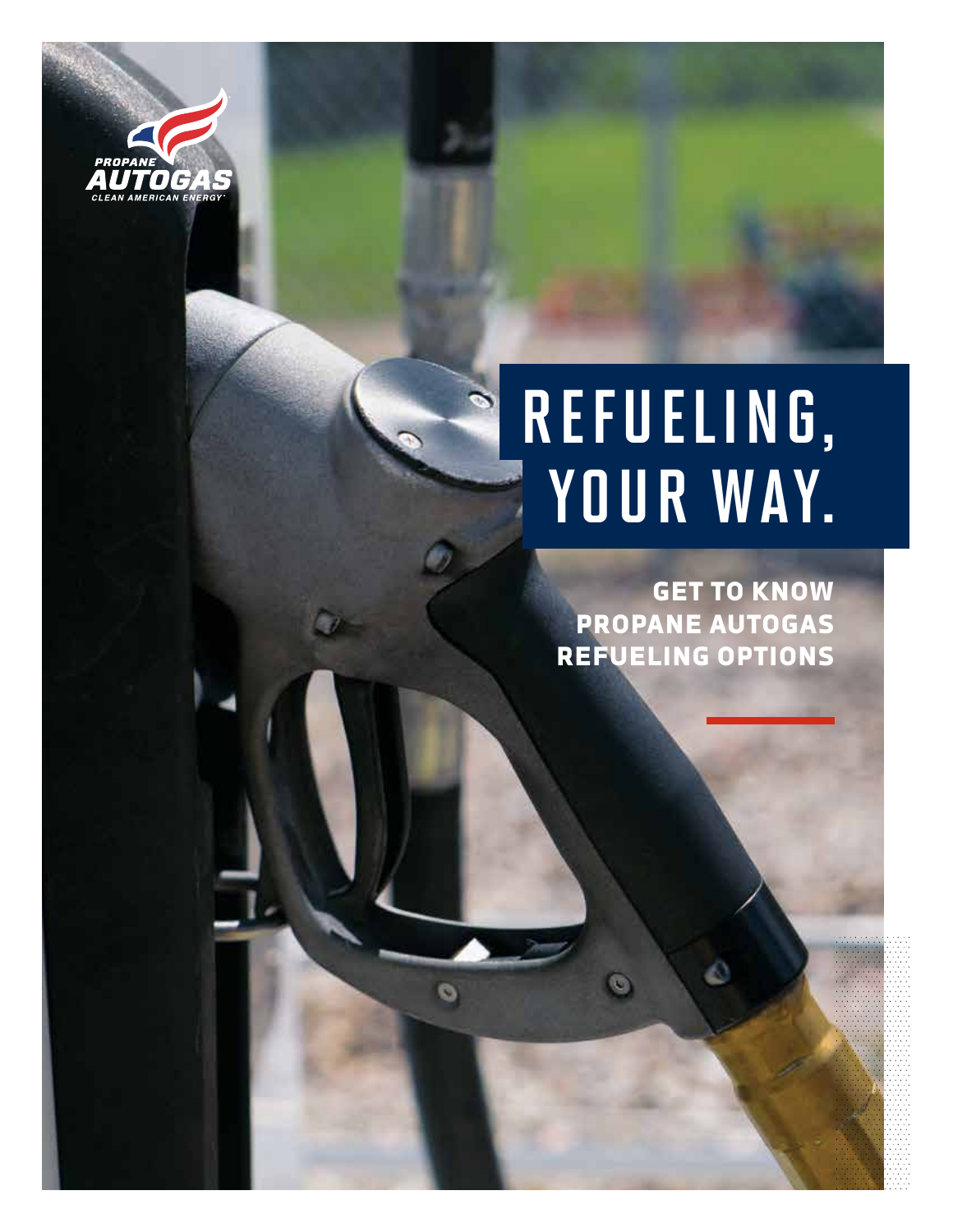## A DIFFERENT KIND OF REFUELING PROCESS

New to propane autogas? The first thing many fleet managers ask is, "How will I get the fuel?" Propane autogas is unique in that it offers a variety of refueling options. It gives fleet managers like you the freedom to shape your refueling plan around your budget and fleet size. To explore all of your options and how they could work for you, read on.

#### TABLE OF CONTENTS

#### **Get to Know the Technology**

| On-Site Refueling3     |
|------------------------|
| Temporary Refueling 4  |
| Mobile Refueling4      |
| Refueling Networks 5   |
| Quick-Connect Nozzles5 |

#### **How to Get Started with Propane Autogas Infrastructure**

| Installations: What to Expect 8 |
|---------------------------------|
| Getting Up to Code9             |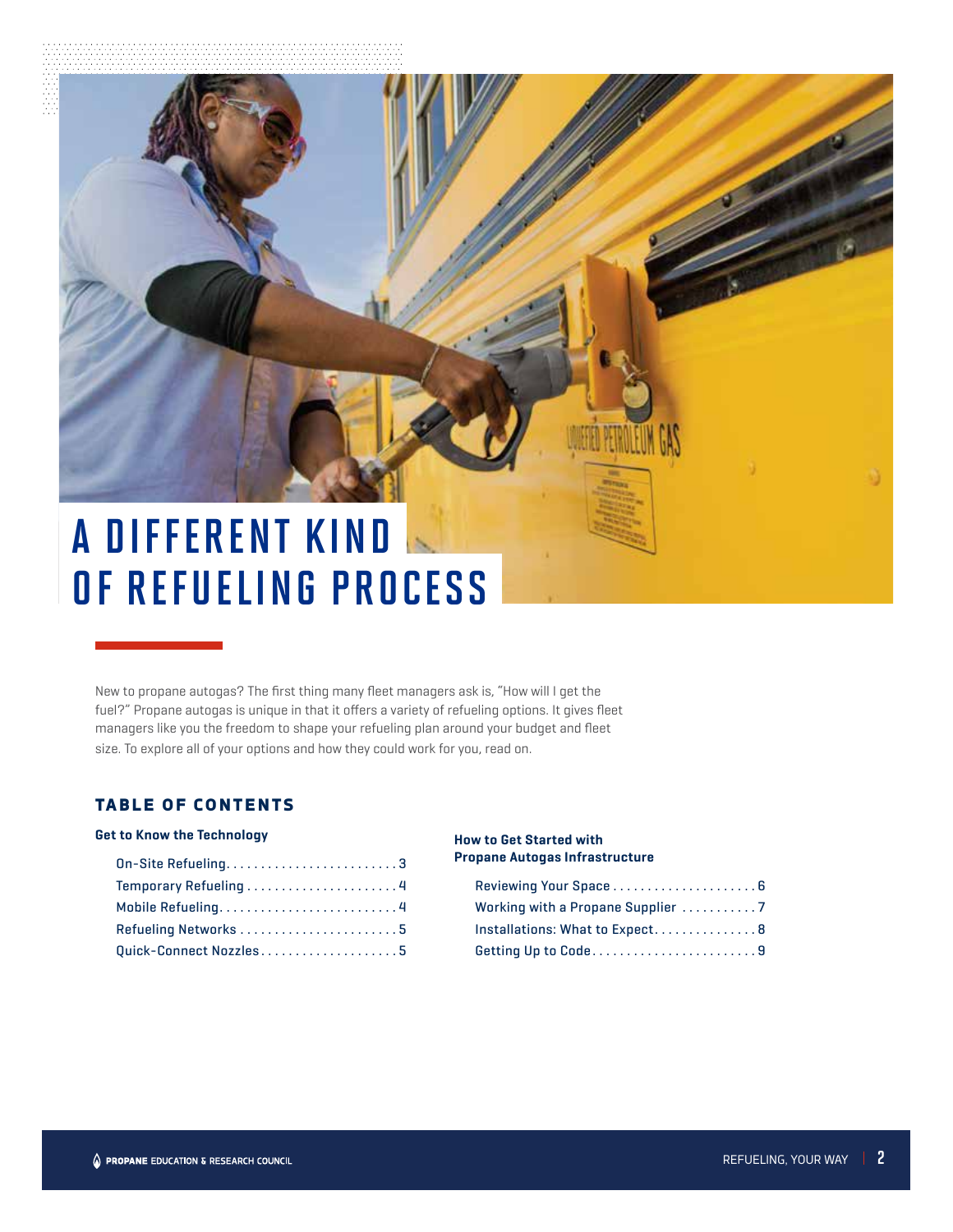### GET TO KNOW THE TECHNOLOGY

When you use propane autogas, you get to choose from five types of refueling options. Before you learn the ins and outs of installation and working with a propane supplier, you should first learn about the technology available.

#### **ON-SITE REFUELING**

Nothing beats the convenience of having your own centralized refueling location. With this option, the fuel is delivered straight to you by your local propane supplier. Working with a fuel supplier will allow you to negotiate a contract to buy fuel in bulk to save more.

On-site refueling includes large capacity fuel storage tanks equipped with a pump, meter, and one or more dispensers. This is a great option for growing fleets, since the same fuel pump and motor can be used to refuel vehicles with no electrical or site upgrades as the fleet expands. The exact configuration of on-site refueling equipment depends on the size of your fleet.

If you have a large fleet of 50 vehicles or more, your propane supplier may recommend an **advanced private station**. It includes a high-capacity tank, canopy, and multiple fuel dispensers. Either you or your supplier own the infrastructure. If you own it, you pay for the canopy, propane tank, pump, motor, and dispensers with card lock and vehicle tracking capabilities. If your supplier owns the infrastructure, you're only responsible for the cost of site preparation, like crash protection bollards and electrical work.

If you have a fleet with fewer than 50 vehicles, your supplier will likely recommend a **standard private station**. It includes a 1,000- to 3,000-gallon tank, plus a single propane autogas fuel dispenser. Like an advanced private station, you or your propane supplier own the infrastructure. If you own it, you purchase the propane tank, pump, motor, and dispenser. If your supplier owns the infrastructure, you are only responsible for the site preparation.



advanced private station

\$ 5,000 - \$ 75,000 (Site prep) YOUR COST supplier owned

\$ 5,000 - \$ 75,000 \$ 60,000 - \$ 225,000 (Site prep) (Infrastructure) YOUR COST fleet owned

**STEP AND A** standard private station

\$ 1,500 - \$ 15,000 (Site prep) YOUR COST supplier owned

\$ 1,500 - \$ 15,000 \$20,000 - \$60,000 (Site prep) (Infrastructure) YOUR COST fleet owned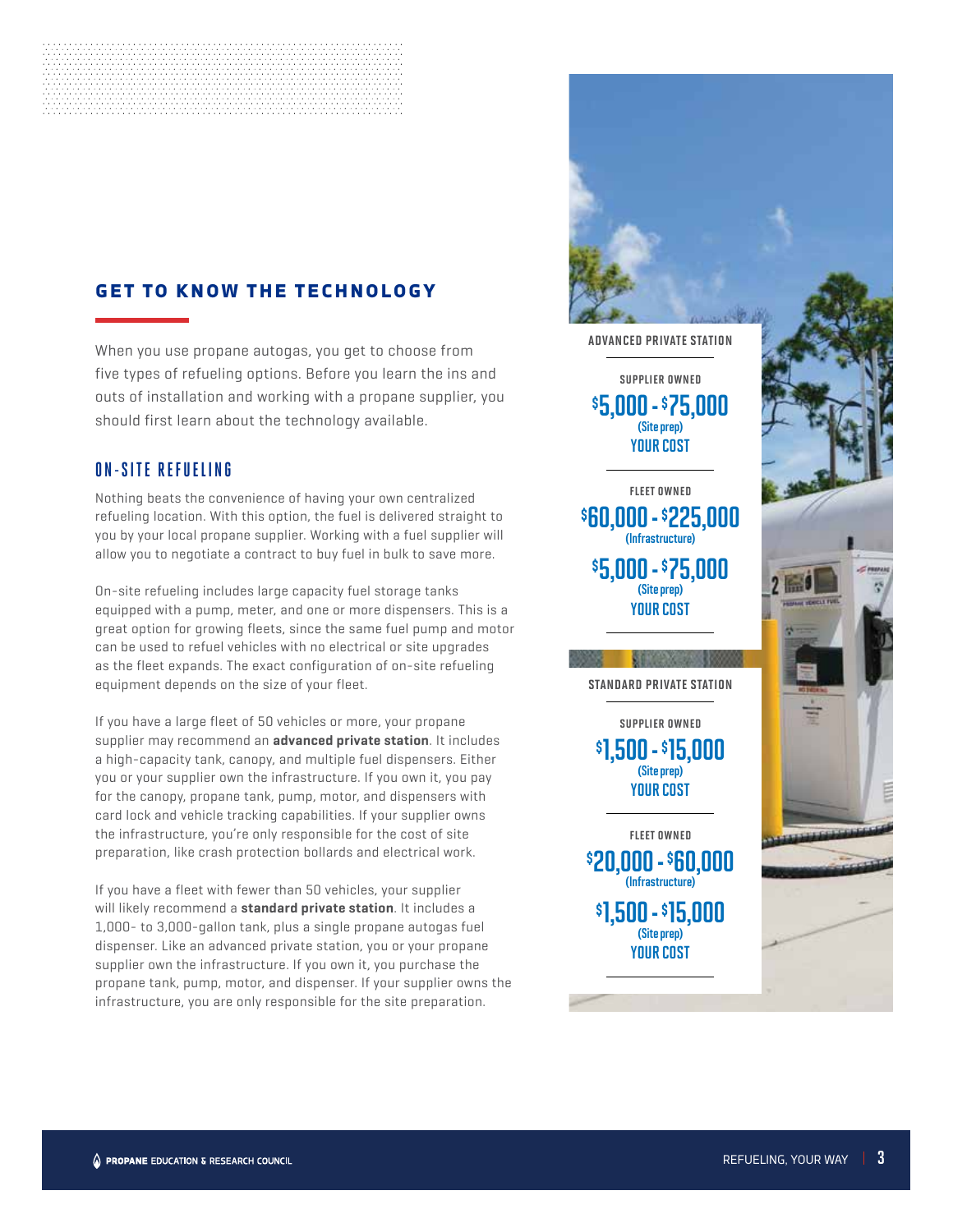#### **TEMPORARY REFUELING**

When your fleet is in the process of building permanent refueling infrastructure, you can take advantage of a temporary refueling solution. The setup includes a dispenser, pump, and fuel storage tank mounted on a trailer. Your propane supplier owns all of the equipment, and your fleet refuels using the tank and dispenser as long as necessary.

#### **MOBILE REFUELING**

Mobile refueling is a good option for fleets that don't have infrastructure investment plans yet, but want to get started with propane autogas. At a scheduled time, your propane supplier will come to your location and refuel your vehicles on-site with a propane delivery truck. Cost and situations vary; talk to your supplier for more details.

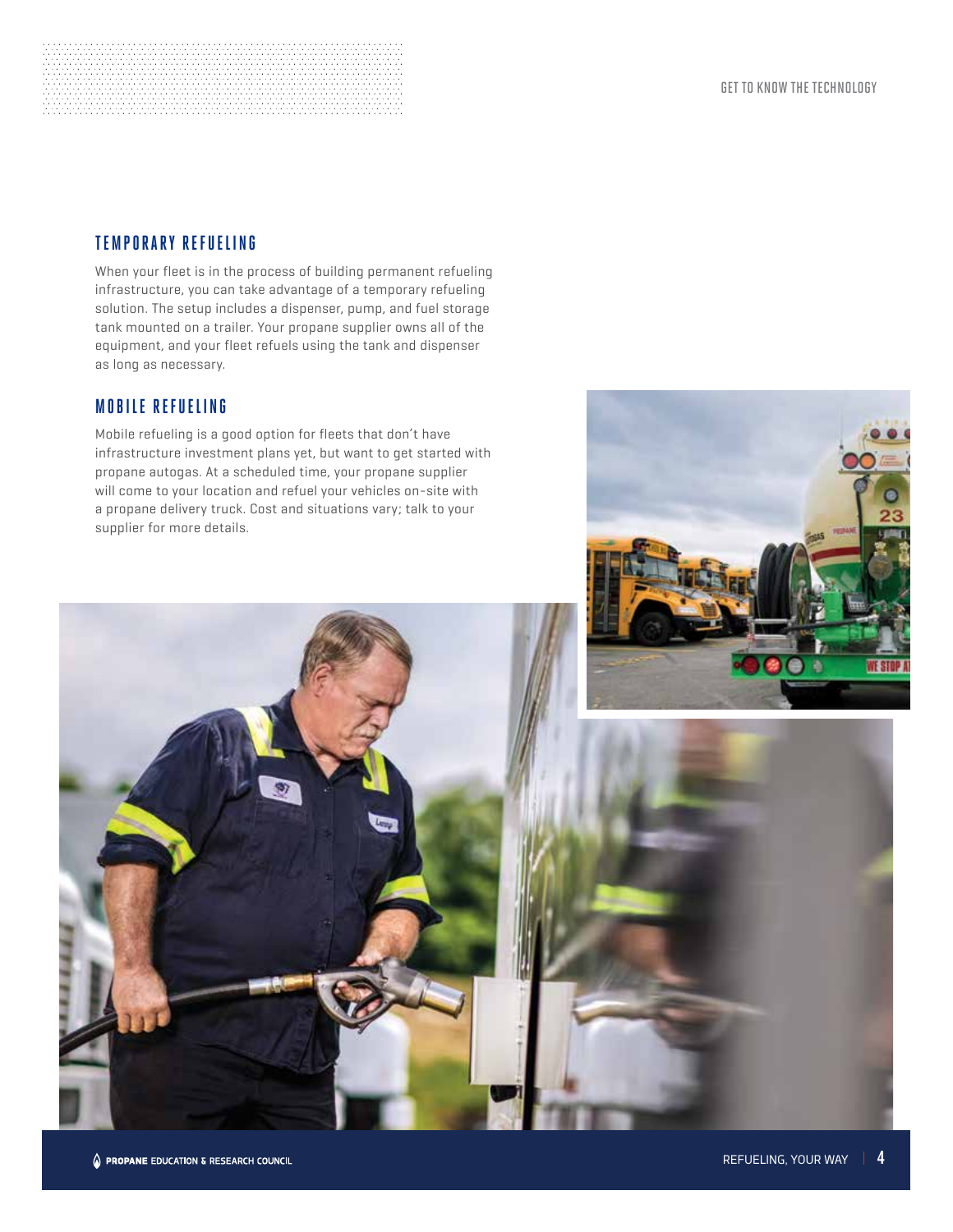#### GET TO KNOW THE TECHNOLOGY



#### **PUBLIC AND PRIVATE REFUELING NETWORKS**

Propane autogas is an option even if you don't have enough space for on-site refueling infrastructure. Public and private refueling networks are accessible 24/7 through a card lock system — and best of all, they require no infrastructure investment on your part. Go to **afdc.energy.gov/stations** to search for propane autogas stations in your area, along with open hours — when a key card isn't needed and payment options.

If there isn't a network available in your area, a propane supplier may create one for your fleet, if it's large enough. Multiple fleets may also team up to provide adequate load for requesting a refueling network.

#### QUICK-CONNECT NOZZLES

Be sure to ask your propane supplier about installing quick-connect nozzles. These nozzles make filling up with propane autogas easy, just like your experience with gasoline or diesel. They may be used one-handed and may not require protective eyewear or gloves. The refueler simply clicks the nozzle into place, fills up the tank, and gets back on the road. Because of the secure connection, there's also a reduced risk of releasing emissions into the air during refueling.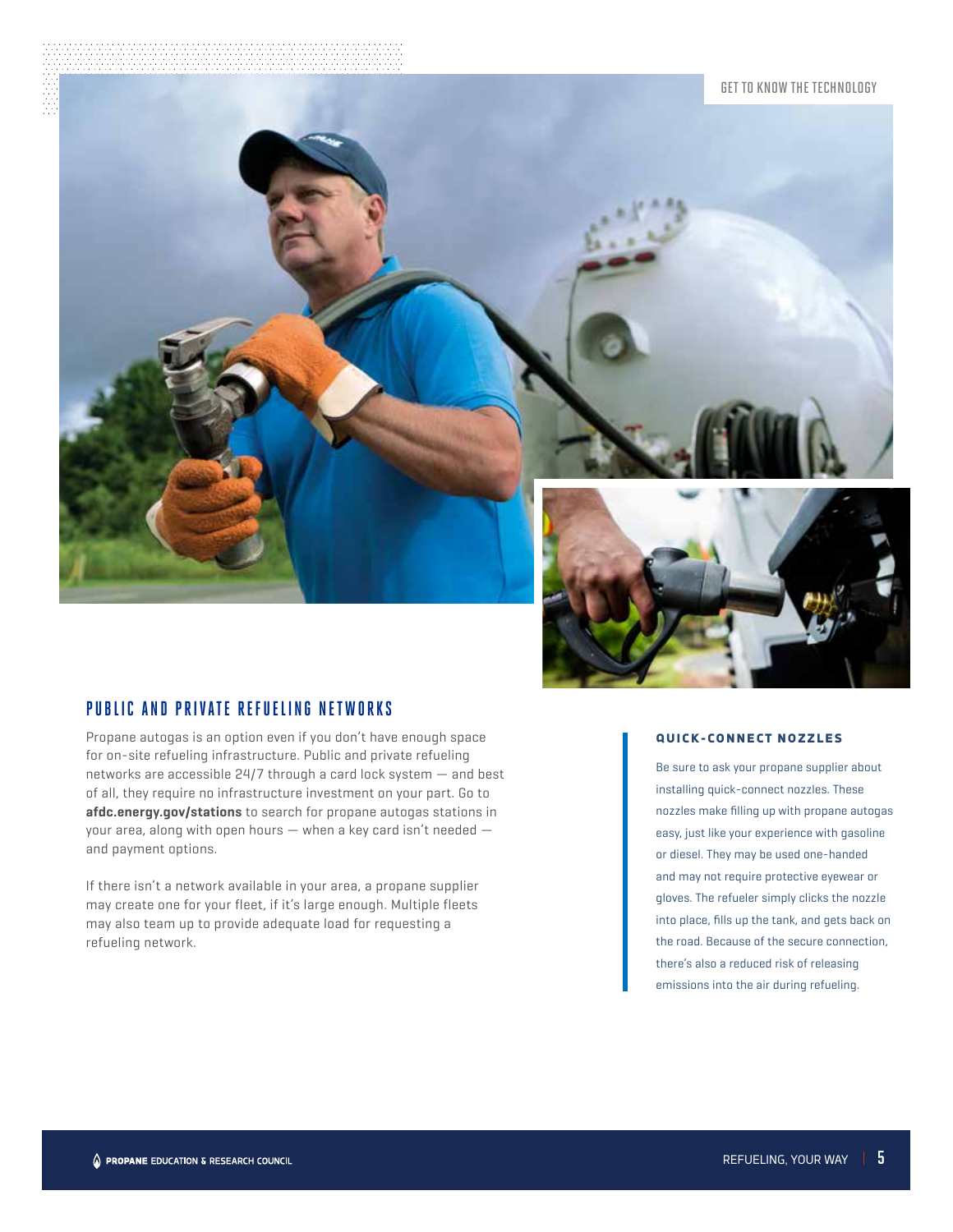#### HOW TO GET STARTED WITH PROPANE AUTOGAS INFRASTRUCTURE

Now that you can picture the different refueling options available, you're ready to consider what it takes to get started.

#### **REVIEW YOUR SPACE**

Permanent infrastructure, as well as mobile and temporary refueling solutions, require adequate space for maneuvering vehicles in and around during the refilling and refueling processes. First, you should meet with your propane and infrastructure suppliers to discuss your fleet needs and request assistance in conducting a detailed review of the selected refueling option and requirements. If you choose to install permanent on-site infrastructure, work with your suppliers to develop detailed infrastructure specifications, including traffic flow requirements. Also, this is a good time to discuss future fleet growth and expansion plans with your suppliers because these requirements may need to be factored into the refueling strategy.

Propane autogas allows for more flexibility when installing a refueling station. Because the EPA classifies propane autogas as a non-contaminant of air, land, and water, the infrastructure can be installed in areas where other traditional and alternative fuels cannot.

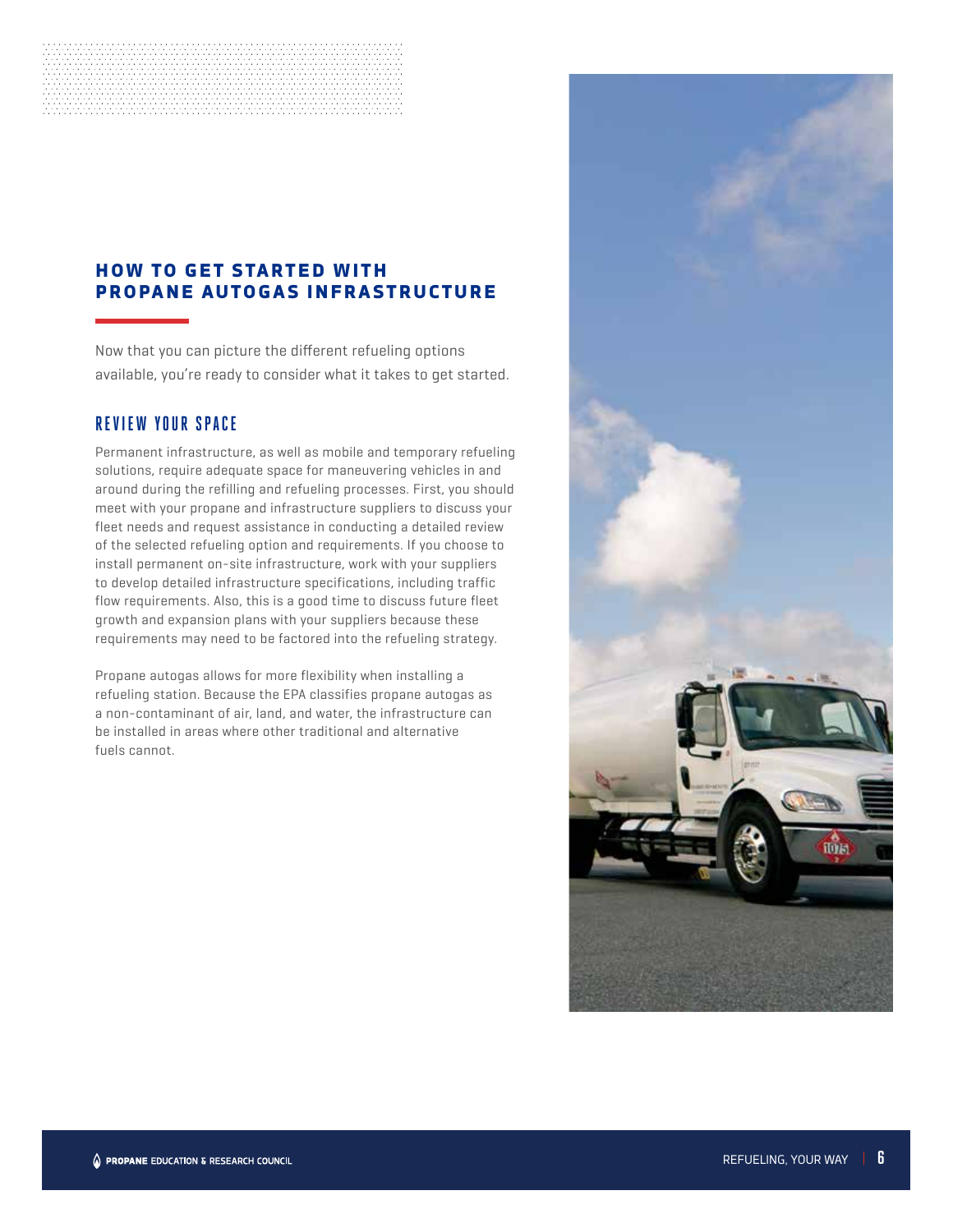

#### **WORKING WITH A PROPANE SUPPLIER**

You now know what to expect for the cost of an on-site refueling station, and you're ready to find a propane supplier. Before you contact a supplier, consider those basic costs and how it will factor into your ROI calculations. How soon do you want to break-even after installation? Even a rough estimate will help your propane supplier assist you in picking the right option for your business.

Do a little research upfront on propane suppliers in your area. Are they specialized in the propane autogas market? Are they servicing other fleets in your community? Go to **retailers.propane.com** to search for propane suppliers in your area.

Once you choose a propane supplier and infrastructure supplier, you'll work together to determine exactly the right infrastructure for your site based on your fleet size and budget. They'll also help you understand all necessary equipment needed for your setup, such as electrical and crash protection considerations, and how those could affect your investment.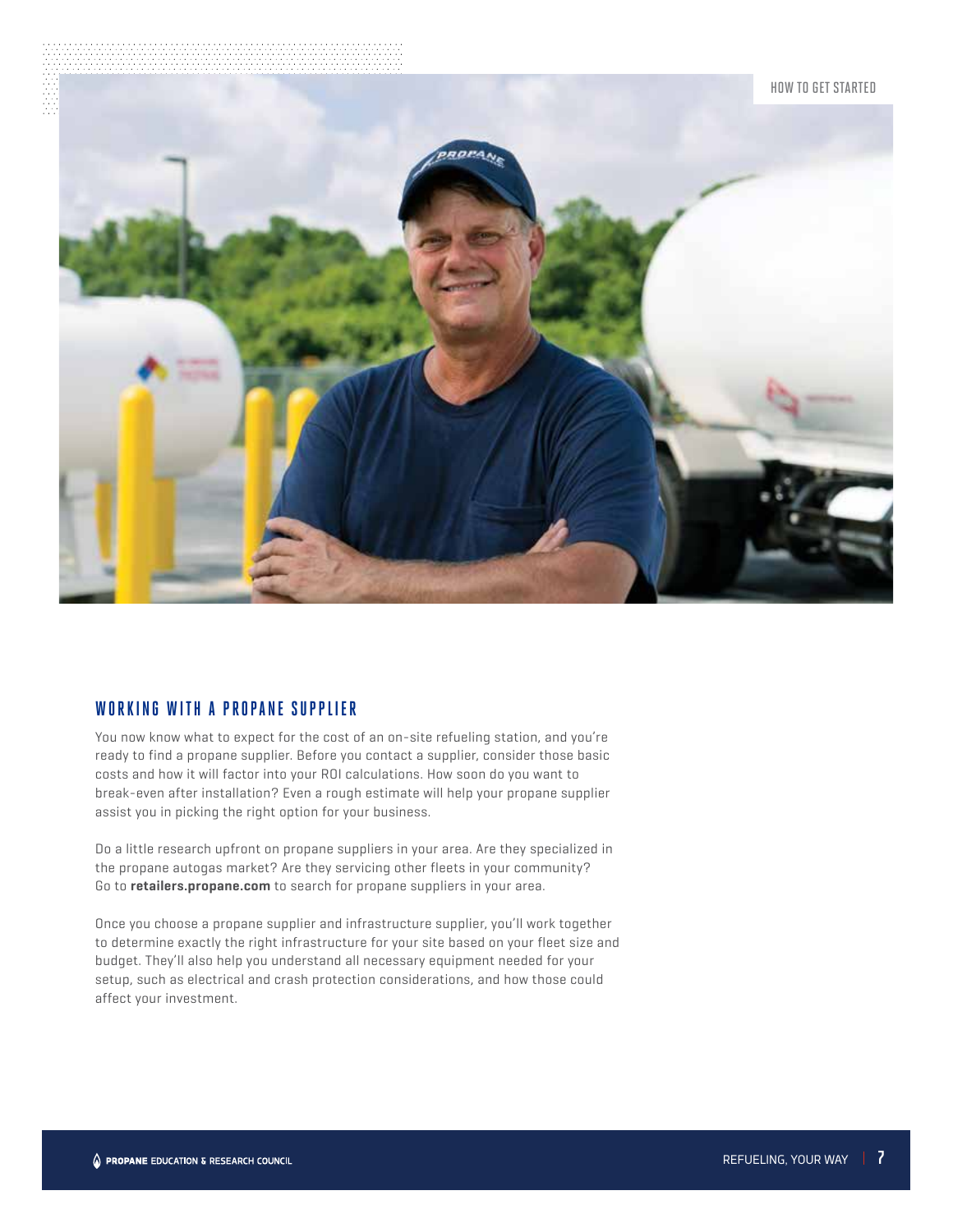

#### **INSTALLATIONS: WHAT TO EXPECT**

Your propane supplier will help establish a project timeline and contingency plan for the infrastructure installation. Be sure to ask questions and clarify which tasks related to installation are your responsibility to coordinate, like electrical work and site preparation.

Double-check with your supplier whether your current data management system is compatible with the infrastructure solution you plan to install. Fortunately, most certified propane autogas dispensers are able to communicate with modern fuel management systems. However, confirming this up front will help prevent installation delays or unexpected costs later.

"THE BENEFIT TO AUTOGAS VERSUS OTHER OPTIONS IS... THERE WERE NO OTHER CHANGES WE NEEDED TO MAKE TO OUR MAINTENANCE FACILITIES"

**RICK WALTERS, FLEET & CONTRACT OPERATIONS DIRECTOR DELAWARE TRANSIT CORPORATION**